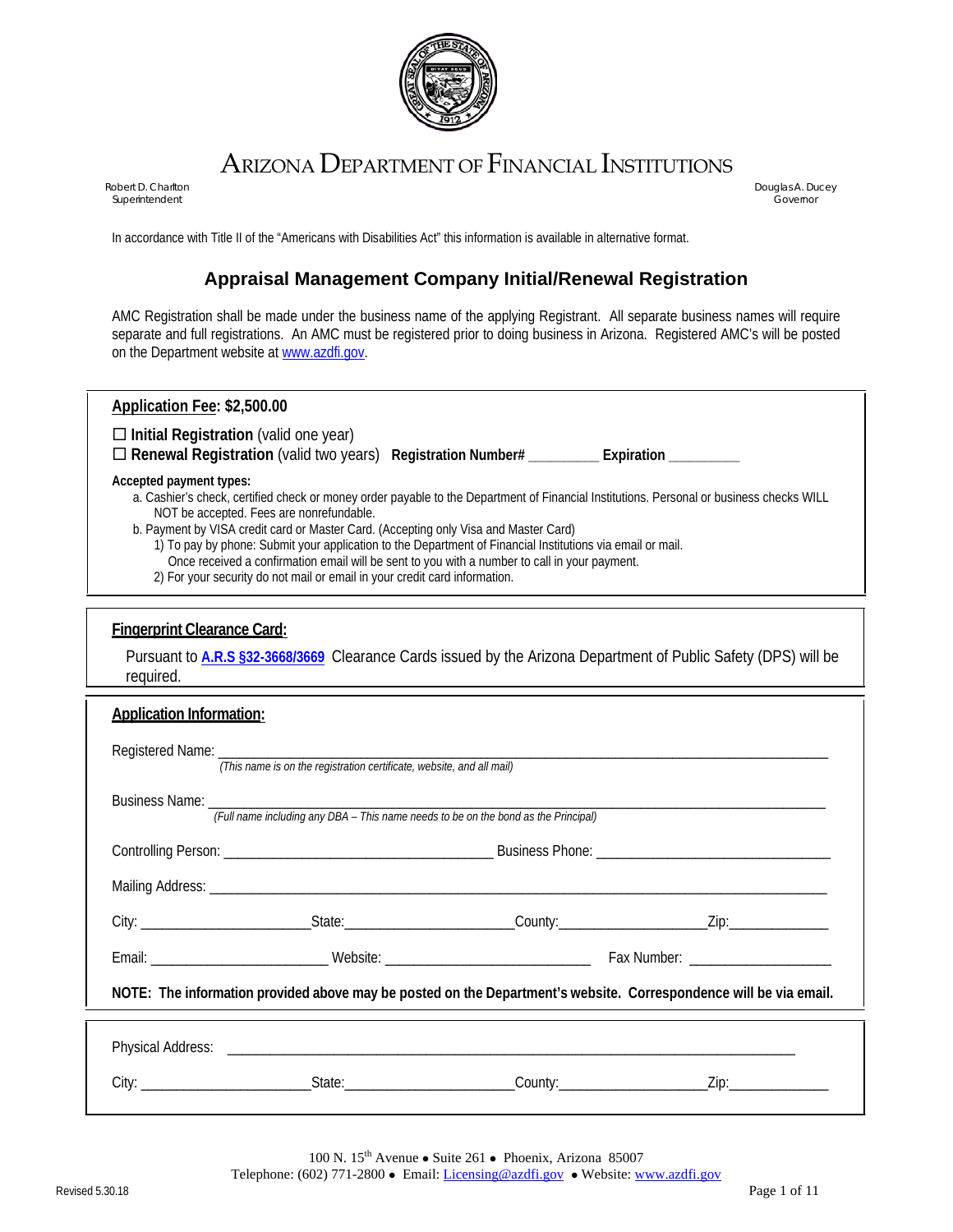**Pursuant to A.R.S §32-3668/3669 each person listed below must obtain a valid fingerprint clearance card.**

**\*Residential addresses, personal cell phone numbers, and personal email addresses shall be maintained as confidential information by the Department.**

**List each person** who shall have an interest in the Appraisal Management Company as an Owner, Officer specifying the capacity and title of each person.

| 1) |                                   |                  | Check each box that applies: $\Box$ Officer $\Box$ 10% owner ________% $\Box$ NMLS ID# ___________   |  |
|----|-----------------------------------|------------------|------------------------------------------------------------------------------------------------------|--|
|    | Legal Name: First (First) (M.I.)  | (Last)           |                                                                                                      |  |
|    |                                   |                  |                                                                                                      |  |
|    |                                   |                  |                                                                                                      |  |
|    |                                   |                  |                                                                                                      |  |
|    |                                   |                  |                                                                                                      |  |
| 2) | Legal Name: <u>First (M.I.</u> )  |                  | Check each box that applies: $\Box$ Officer $\Box$ 10% owner _________% $\Box$ NMLS ID# ____________ |  |
|    |                                   | (Last)           |                                                                                                      |  |
|    |                                   |                  |                                                                                                      |  |
|    |                                   |                  |                                                                                                      |  |
|    |                                   |                  |                                                                                                      |  |
|    |                                   |                  |                                                                                                      |  |
| 3) |                                   |                  | Check each box that applies: $\Box$ Officer $\Box$ 10% owner _________% $\Box$ NMLS ID# ____________ |  |
|    | Legal Name: (First) (M.I.)        | (Last)           |                                                                                                      |  |
|    |                                   |                  |                                                                                                      |  |
|    |                                   |                  |                                                                                                      |  |
|    |                                   |                  |                                                                                                      |  |
|    |                                   |                  |                                                                                                      |  |
| 4) | Legal Name: <u>First (M.I.</u> )  |                  | Check each box that applies: □ Officer □ 10% owner _________% □ NMLS ID# ________                    |  |
|    |                                   | (Last)           |                                                                                                      |  |
|    |                                   |                  |                                                                                                      |  |
|    |                                   |                  |                                                                                                      |  |
|    |                                   |                  |                                                                                                      |  |
|    |                                   |                  |                                                                                                      |  |
| 5) |                                   |                  | Check each box that applies: □ Officer □ 10% owner ________% □ NMLS ID# _________                    |  |
|    | Legal Name: (First) (M.I.) (Last) |                  |                                                                                                      |  |
|    |                                   |                  |                                                                                                      |  |
|    |                                   |                  |                                                                                                      |  |
|    |                                   |                  |                                                                                                      |  |
| 6) |                                   |                  | Check each box that applies: □ Officer □ 10% owner _________% □ NMLS ID# _________                   |  |
|    | Legal Name: (First)               | (M.I.)<br>(Last) |                                                                                                      |  |
|    |                                   |                  |                                                                                                      |  |
|    |                                   |                  |                                                                                                      |  |
|    |                                   |                  |                                                                                                      |  |
|    | Resident Address:_____________    |                  |                                                                                                      |  |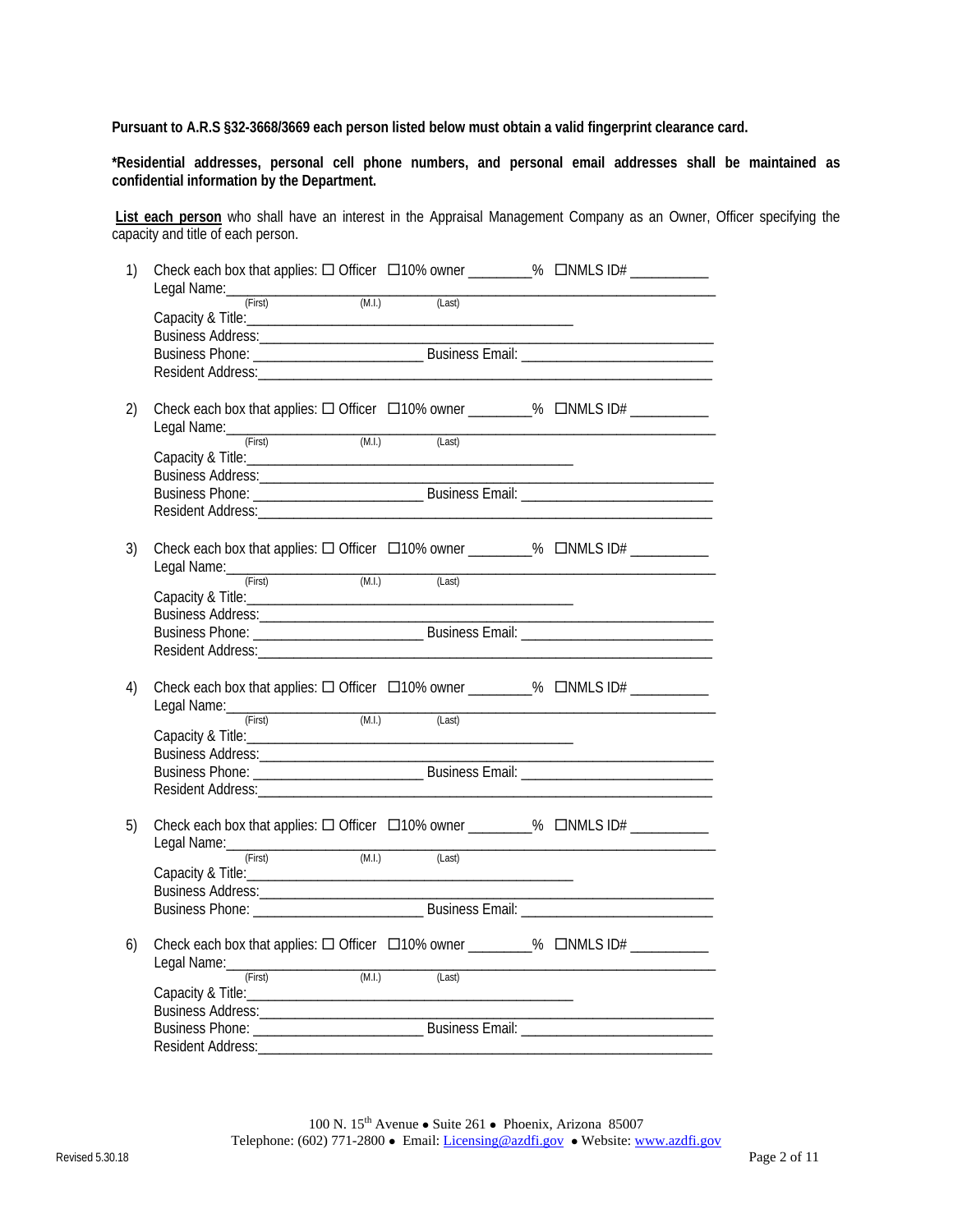**Pursuant to A.R.S §32-3668/3669 each person listed below must obtain a valid fingerprint clearance card.**

**\*Residential addresses, personal cell phone numbers, and personal email addresses shall be maintained as confidential information by the Department.**

#### **List the Controlling Person**

|                                                                                                                                                                                                                                    |        |        | Check each box that applies: $\Box$ Officer $\Box$ 10% owner ________% $\Box$ NMLS ID#                         |
|------------------------------------------------------------------------------------------------------------------------------------------------------------------------------------------------------------------------------------|--------|--------|----------------------------------------------------------------------------------------------------------------|
| Legal Name: $\frac{1}{2}$                                                                                                                                                                                                          |        |        |                                                                                                                |
| (First)                                                                                                                                                                                                                            | (M.I.) | (Last) |                                                                                                                |
|                                                                                                                                                                                                                                    |        |        |                                                                                                                |
| <b>Business Address: Contract Contract Contract Contract Contract Contract Contract Contract Contract Contract Contract Contract Contract Contract Contract Contract Contract Contract Contract Contract Contract Contract Con</b> |        |        |                                                                                                                |
|                                                                                                                                                                                                                                    |        |        | Business Email: New York Changes and Superior Changes and Superior Changes and Superior Changes and Superior C |
| Resident Address:                                                                                                                                                                                                                  |        |        |                                                                                                                |

**Pursuant to A.R.S. § 32-3662 & 32-3672 please provide contact information for all persons authorized by the Appraisal Management Company to select independent appraisers for real property services in this state (if more space is needed please attach a separate addendum)**:

| 1)                                  |                                                                                                                      |
|-------------------------------------|----------------------------------------------------------------------------------------------------------------------|
|                                     |                                                                                                                      |
|                                     |                                                                                                                      |
|                                     |                                                                                                                      |
|                                     |                                                                                                                      |
|                                     |                                                                                                                      |
|                                     | Business Phone: Communication Business Email: Communication Phone:                                                   |
|                                     |                                                                                                                      |
|                                     |                                                                                                                      |
|                                     |                                                                                                                      |
|                                     | Business Phone: Communication Customers Business Email: Communication Phone:                                         |
|                                     |                                                                                                                      |
|                                     |                                                                                                                      |
|                                     |                                                                                                                      |
|                                     |                                                                                                                      |
|                                     |                                                                                                                      |
|                                     |                                                                                                                      |
|                                     |                                                                                                                      |
|                                     | Business Phone: Communication Customers Business Email: Communication Phone:                                         |
|                                     |                                                                                                                      |
|                                     |                                                                                                                      |
|                                     | the control of the control of the control of the control of the control of the control of                            |
|                                     |                                                                                                                      |
|                                     |                                                                                                                      |
| 7)                                  |                                                                                                                      |
|                                     | <u> 1989 - Johann John Stone, market fan it ferstjer fan it ferstjer fan it ferstjer fan it ferstjer fan it fers</u> |
|                                     |                                                                                                                      |
|                                     |                                                                                                                      |
|                                     |                                                                                                                      |
| Business Address:__________________ | the control of the control of the control of the control of the control of                                           |
|                                     |                                                                                                                      |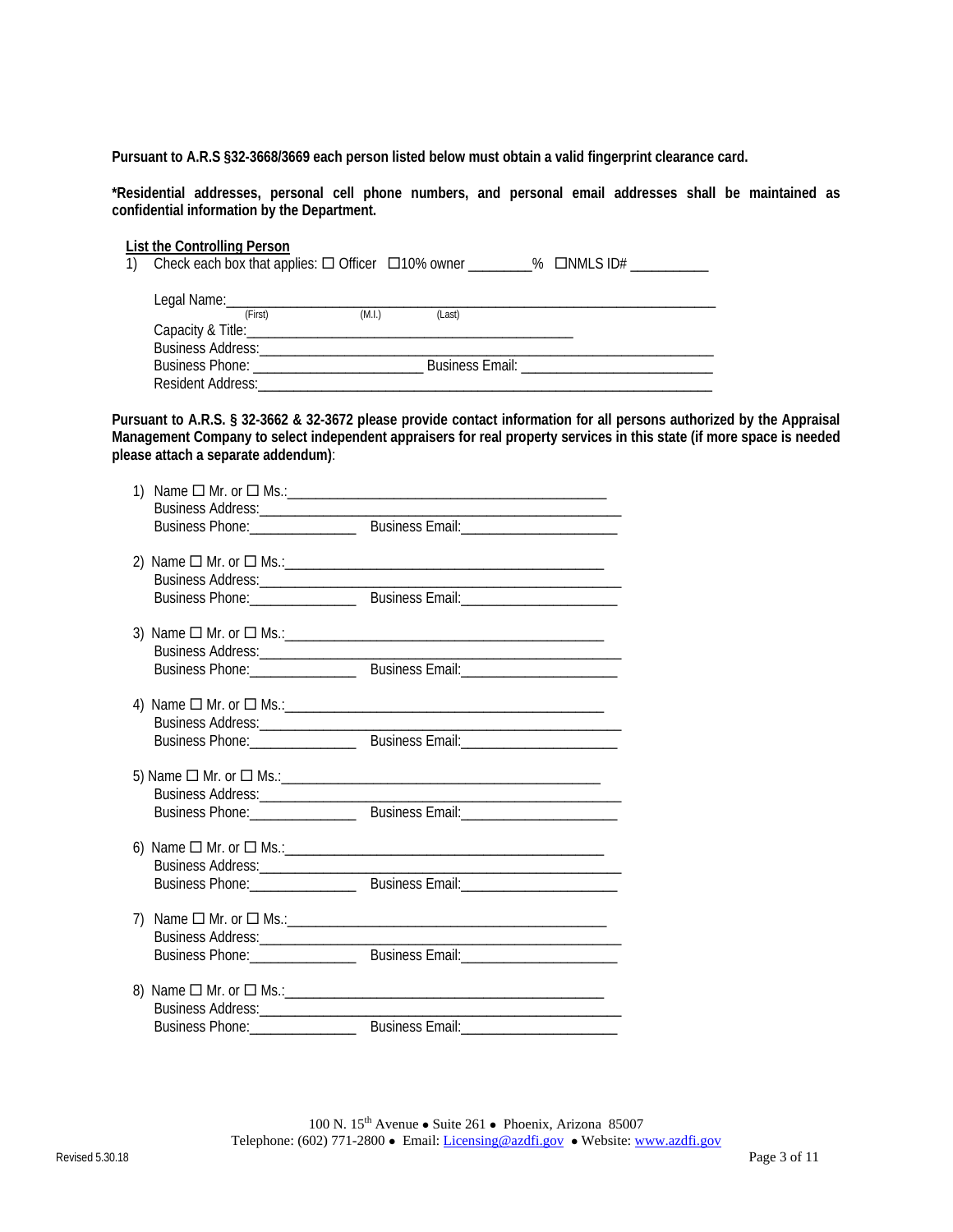## CERTIFICATIONS BY CONTROLLING PERSON

I, \_\_\_\_\_\_\_\_\_\_\_\_\_\_\_\_\_\_\_\_\_\_\_\_\_\_\_ certify to the Department that I have been designated and duly authorized as the controlling person for the applicant/registrant (AMC), and that I have full knowledge of the applicant/registrant's (AMC) responsibilities upon becoming registered and have been officially delegated and do accept the authority to ensure the applicant/registrant's (AMC) compliance with the applicable state statutes and rules and:

- a) I certify that the applicant/registrant (AMC) has a system in place to verify that all Arizona appraisers on its panel have a current and valid license or certificate in good standing issued by the Department of Financial Institutions.
- b) That the applicant/registrant (AMC) has a system in place to review the work of all independent appraisers performing appraisal services for the Appraisal Management Company on a periodic basis to confirm that the Real Property Appraisal Services are being conducted in accordance with Uniform Standards of Professional Appraisal Practice.
- c) That the applicant/registrant (AMC) shall keep a record of each request for appraisal services applicable to Arizona properties as well as the name of the appraiser performing the appraisal service and the fee paid to the appraiser.
- d) That the applicant/registrant (AMC) has a system in place to train those who select individual appraisers for real property services in this state, to ensure that the selectors have appropriate training in placing appraisal assignments.
- e) That the applicant/registrant (AMC) has no unpaid invoices or accounts payable to licensed or certified appraisers for services received that are over 45 days past due at the time of initial registration.
- f) That the applicant/registrant (AMC) has a valid surety bond in the amount of \$20,000 that meets the requirements of A.R.S. § 32-3667.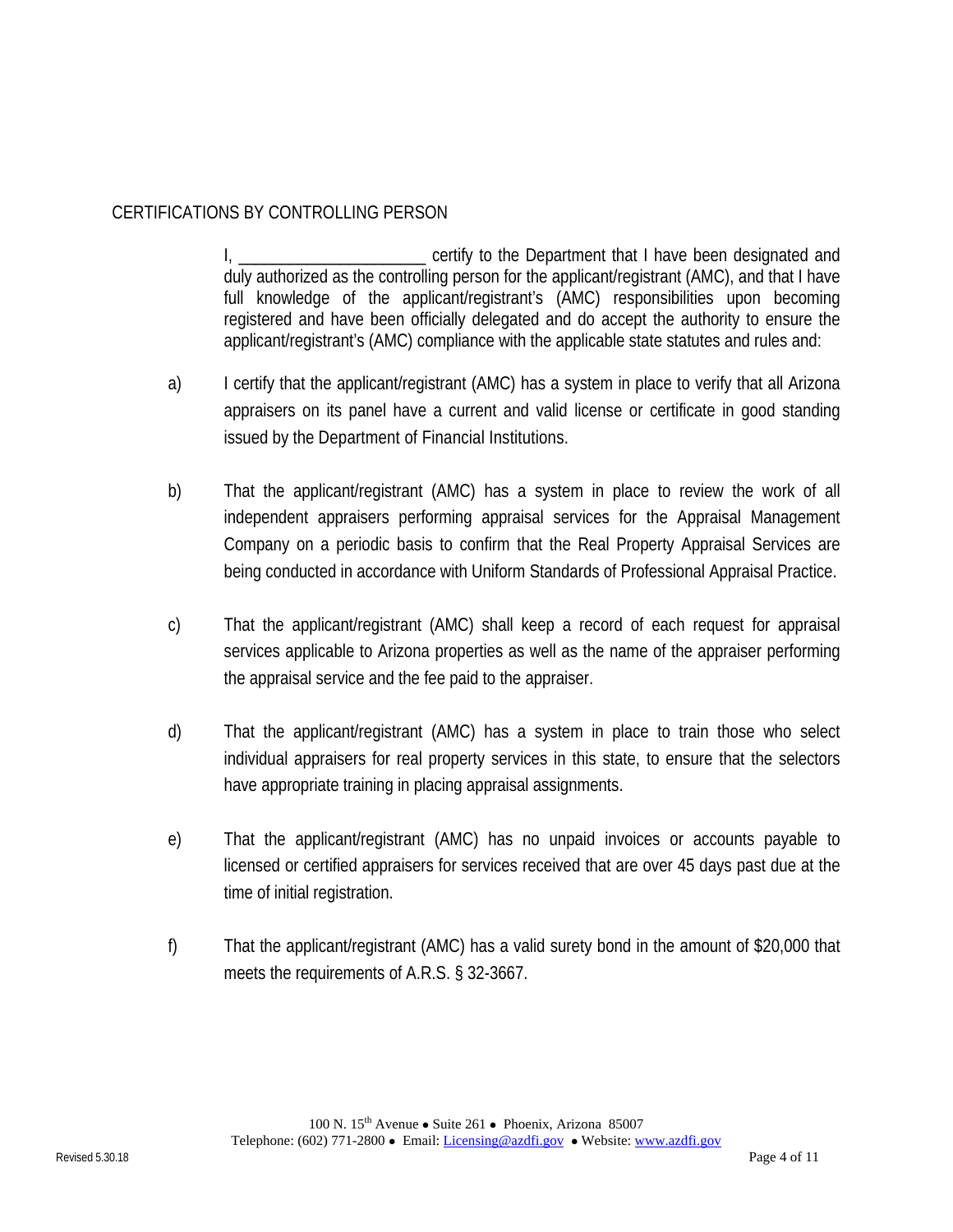Please print name of Controlling Person ,

**If you answer "YES" to any question below, provide a signed, detailed statement describing the facts and circumstances, including the date and location of the incident or event. Please SUBMIT THE FOLLOWING***:*  A. For **CRIMINAL** matters, a **CERTIFIED** copy of (1) Complaint and Indictment; (2) Information; (3) Plea agreement; (4) Presentence Report; (5) Judgment; (6) Sentencing documents: (7) Probation Papers; (8) Restoration of civil rights/expungement/dismissal documents. B. For **CIVIL** matters, a **CERTIFIED** copy of (1) Complaint; (2) Amended Complaint; (3) Judgment; (4) Satisfaction of Judgment; (5) Settlement Agreement. C. For **DISCIPLINARY ACTIONS**, a **CERTIFIED** copy of (1) Notice of hearing and/ or complaint; (2) Answer; (3) Findings of Fact and Conclusions of Law; (4) Final Order/ Administrative Ruling; (5) Consent or Settlement Agreement; (6) Certified Registered/ License/ Certificate History from each state, except Arizona, in which applicant/registrant is licensed/certified at the time of application. D. Provide any other documentation that the applicant/registrant believes supports the applicant/registrant's qualifications for registration/licensure/certification. E. Any additional documentation that the Department may require. **Note:** If you attempt to obtain the required documents and are told that records have been destroyed or are otherwise unavailable, obtain a written statement to that effect from the agency and court. *Do not detach or unstaple certified documents. Documents must remain in original order received.* 

Please note that if you are completing a renewal application that the following questions are **updates from your previous registration or renewal**, whichever was later.

|  | IL. |
|--|-----|
|--|-----|

- 1. Has the **AMC** ever had any financial, appraisal, real estate or mortgage lending industry license or certificate issued by this state, or any other state, refused, denied, canceled, revoked or voluntarily surrendered? **If so, provide a copy of the letter or order stating the reasons for the denial.**
- \_\_\_\_ \_\_\_\_ 2. Has the **AMC** ever been charged with, convicted of or pled nolo contendere (no contest) to a criminal offense in this or any other jurisdiction (i.e. locality) that **resulted in a conviction or adverse judgment** against it?
- \_\_\_\_ \_\_\_\_ 3. Has the **AMC** ever been or is currently a defendant or respondent in any type of civil or criminal action involving appraisal(s), appraisal services, fraud, misrepresentation, or deceit in this or any other jurisdiction (i.e. locality) that **resulted in a conviction or adverse judgment** against it?
- \_\_\_\_ \_\_\_\_ 4. Has the **AMC** after July 29, 2010, attempted to do business or held itself out as being entitled to do business as an AMC in this state, without being the holder of a valid, current Arizona certificate authorizing it to do so?
- 5. Has the **AMC** ever been or is it currently the subject of any complaint, investigation or disciplinary action against a license, certificate, registration, or membership by any state regulatory agency, or any professional or occupational credentialing authority in this or any other jurisdiction (i.e. locality) that **resulted in an adverse judgment** against it?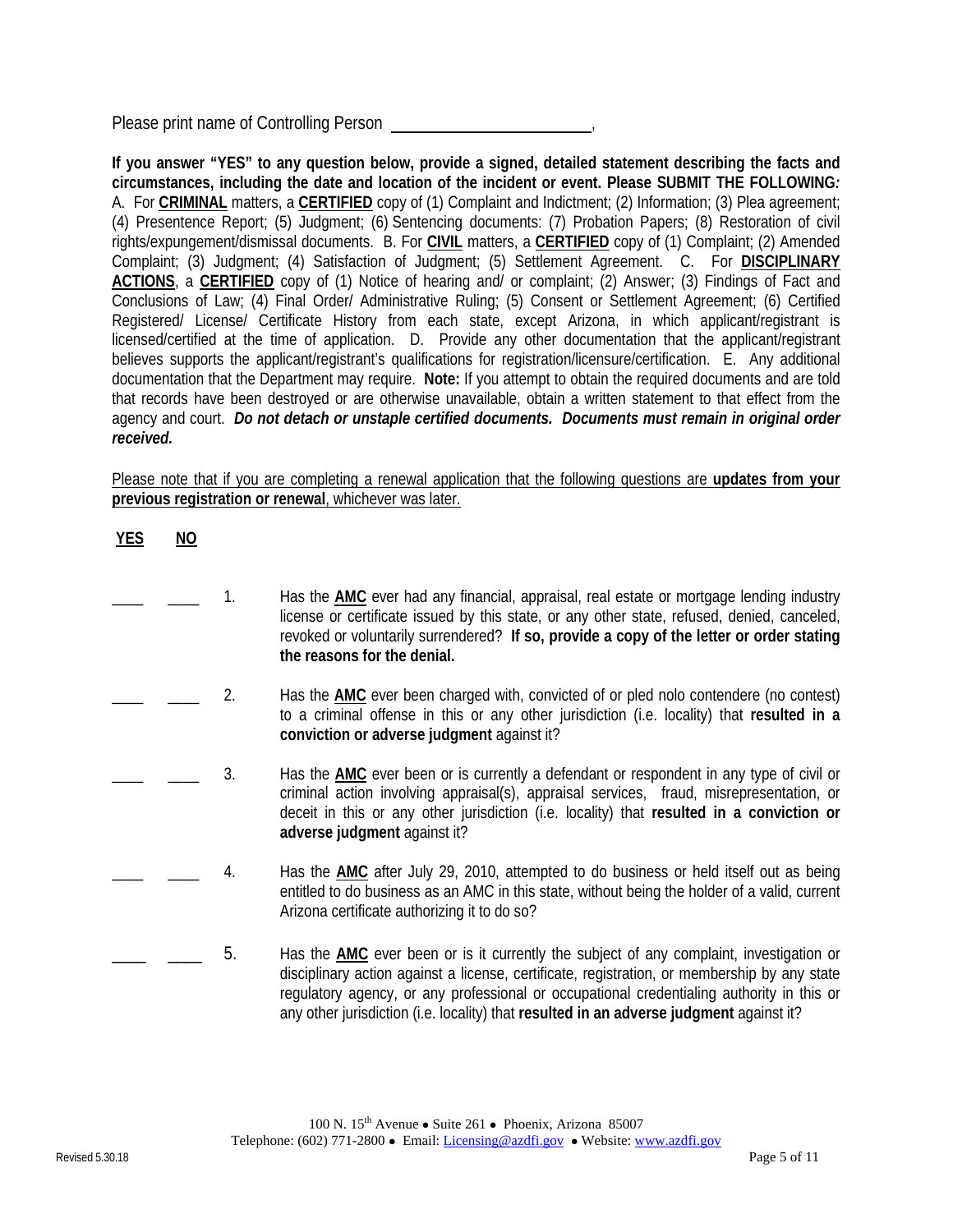|  | b. | Has the AMC ever voluntarily withdrawn, surrendered, allowed to lapse, canceled or<br>resigned a license, certificate, registration or membership in lieu of disciplinary<br>proceedings or sanctions of any kind by any state regulatory agency, or any professional<br>or occupational credentialing authority in this or any other jurisdiction (i.e. locality)? |
|--|----|---------------------------------------------------------------------------------------------------------------------------------------------------------------------------------------------------------------------------------------------------------------------------------------------------------------------------------------------------------------------|
|  |    | Has the AMC ever used, been known as or called by another name or alias other than the<br>name disclosed on this application?                                                                                                                                                                                                                                       |

By signing below I attest that the above certifications are true and correct and I further understand that submitting false or misleading information to the Department may be grounds for disciplinary action.

| (Print Name of Controlling Person)                                               | (Print Title of Controlling Person) |           |
|----------------------------------------------------------------------------------|-------------------------------------|-----------|
| (Signature of Controlling Person)                                                | (Date)                              |           |
| Subscribed and sworn before me this ______ day of ______________________________ |                                     | <b>20</b> |
| (Notary Public Signature)                                                        |                                     |           |
|                                                                                  |                                     |           |
| County of: _____________________                                                 |                                     |           |
| My Commission expires: ________________                                          |                                     |           |

**YES NO**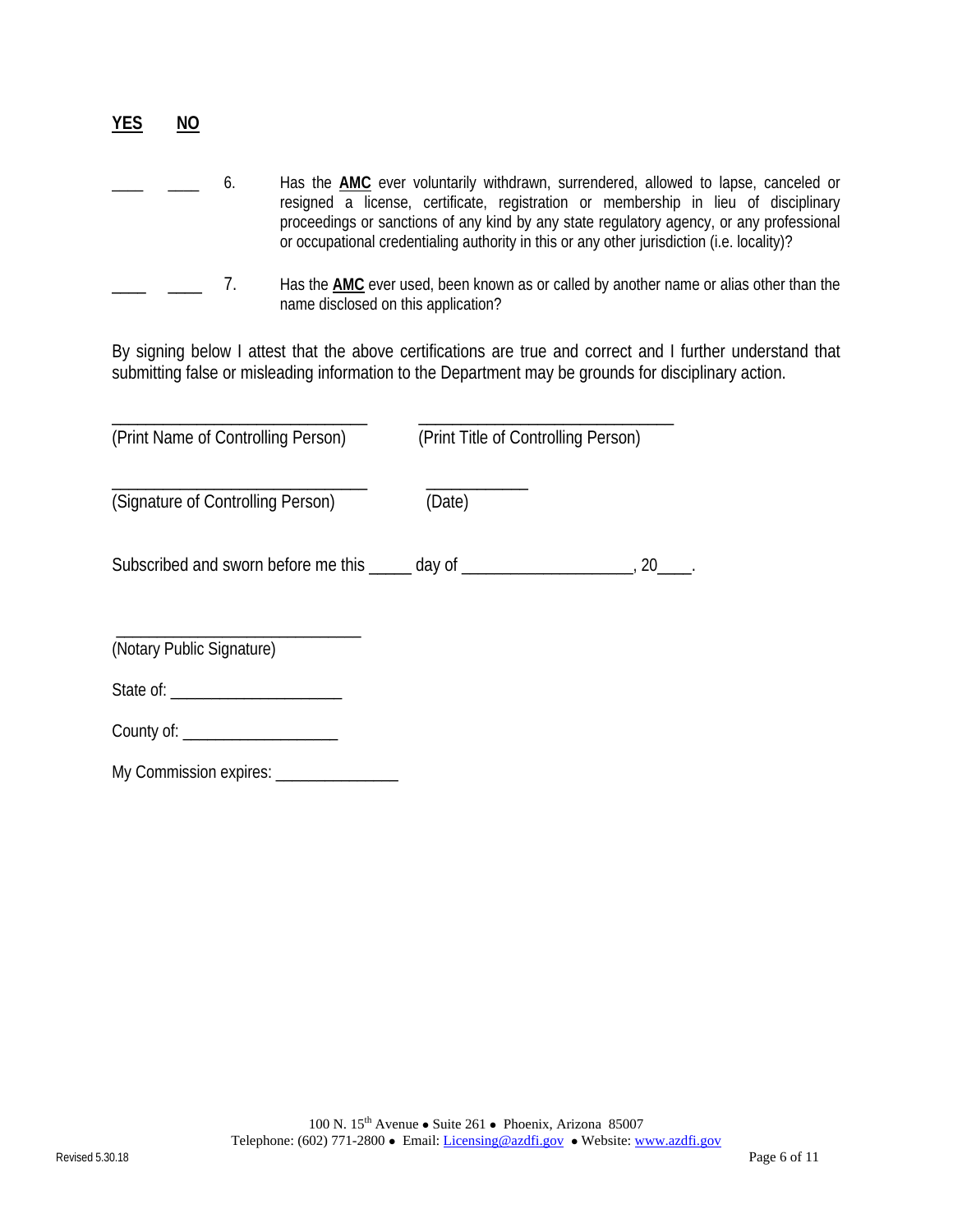#### **IRREVOCABLE CONSENT TO SERVICE OF PROCESS**

#### **(Must designate an agent in Arizona for consent to service of process)**

By signing this application, I give my irrevocable consent that service of process on me may be made by delivery of the process to the Secretary of State if, in an action against the Appraisal Management Company in a court of this state arising out of its activities as a state registered Appraisal Management Company, the plaintiff cannot effect, in the exercise of due diligence, personal service on me.

| (Print Name of Agent for Service of Process - Must be in Arizona)       |  |
|-------------------------------------------------------------------------|--|
| (Print Mailing Address of Agent for Service of Process)                 |  |
| (Print Business Address of Agent for Service of Process)                |  |
| (Agent's Phone #)<br>(Agent's Fax #) (Agent's Email Address)            |  |
| (Signature of Controlling Person)<br>(Date)                             |  |
| Subscribed and sworn to before me this ____ day of ___________, 20____. |  |
| (Notary Public Signature)                                               |  |
|                                                                         |  |
| County of: _____________________                                        |  |
|                                                                         |  |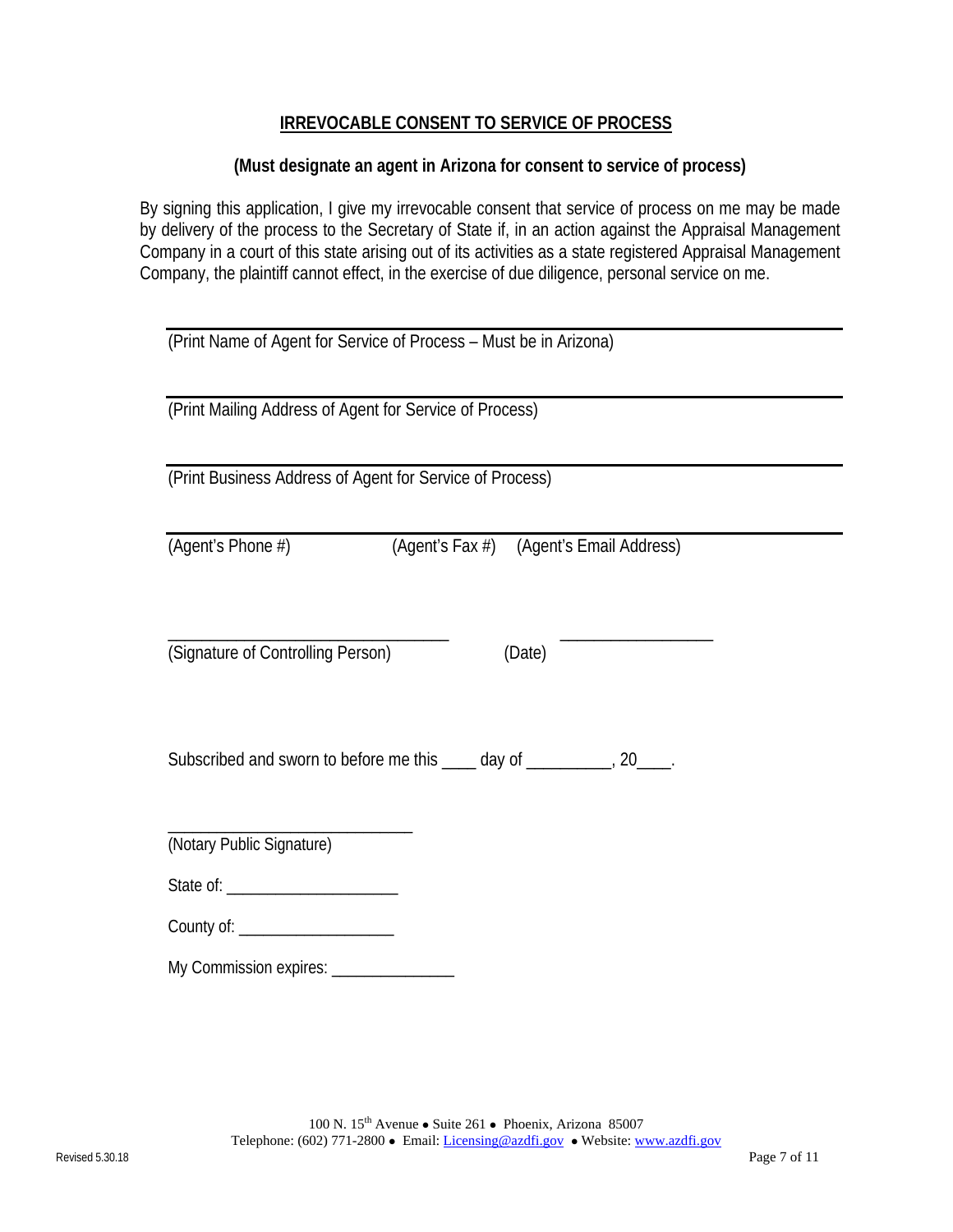*Please make copies as needed to submit with registration application.* 

## CERTIFICATIONS BY OWNER(S)/OFFICER(S)/CONTROLLING PERSON

Please print name of Owner/Officer/Controlling Person ,

See first page of application for instructions on how to obtain an application for a valid Arizona Department of Public Safety (DPS) Clearance Card.

#### **Fingerprint Clearance Card/ Application Status:**

Application Number: \_\_\_\_\_\_\_\_\_\_\_\_\_\_\_ *(located upper right side of AZ DPS application form).* **OR**  Previously issued and current Arizona DPS Level One Clearance Card #:

**If you answer "YES" to any question below, provide a signed, detailed statement describing the facts and circumstances, including the date and location of the incident or event. Please SUBMIT THE FOLLOWING***:*  A. For **CRIMINAL** matters, a **CERTIFIED** copy of (1) Complaint and Indictment; (2) Information; (3) Plea agreement; (4) Presentence Report; (5) Judgment; (6) Sentencing documents: (7) Probation Papers; (8) Restoration of civil rights/expungement/dismissal documents. B. For **CIVIL** matters, a **CERTIFIED** copy of (1) Complaint; (2) Amended Complaint; (3) Judgment; (4) Satisfaction of Judgment; (5) Settlement Agreement. C. For **DISCIPLINARY ACTIONS**, a **CERTIFIED** copy of (1) Notice of hearing and/or complaint; (2) Answer; (3) Findings of Fact and Conclusions of Law; (4) Final Order/Administrative Ruling; (5) Consent or Settlement Agreement; (6) Certified Registered/License/Certificate History from each state, except Arizona, in which applicant/registrant is registered/licensed/certified at the time of application. D. Provide any other documentation that the applicant/registrant believes supports the applicant/registrant's qualifications for registration/licensure/certification. E. Any additional documentation that the Department may require. **Note:** If you attempt to obtain the required documents and are told that records have been destroyed or are otherwise unavailable, obtain a written statement to that effect from the agency and court. *Do not detach or un-staple certified documents. Documents must remain in original order received.*

Please note that the following questions are **updates from your previous registration or renewal**, whichever was later.

**YES NO**

- 1. Have you ever had any financial, appraisal, real estate or mortgage lending industry license or certificate issued by this state, or any other state, refused, denied, canceled, revoked or voluntarily surrendered? **If so, provide a copy of the letter or order stating the reasons for the denial.**
- 2. Have you ever been charged with, convicted of or pled nolo contendere (no contest) to a criminal offense, other than a minor traffic violation (please note DUI's and/or being placed on probation), in this or any other jurisdiction (i.e. locality)? You must answer "YES" even if you received a pardon, the conviction was set aside, the records were expunged, your civil rights were restored; whether or not a sentence was imposed or suspended.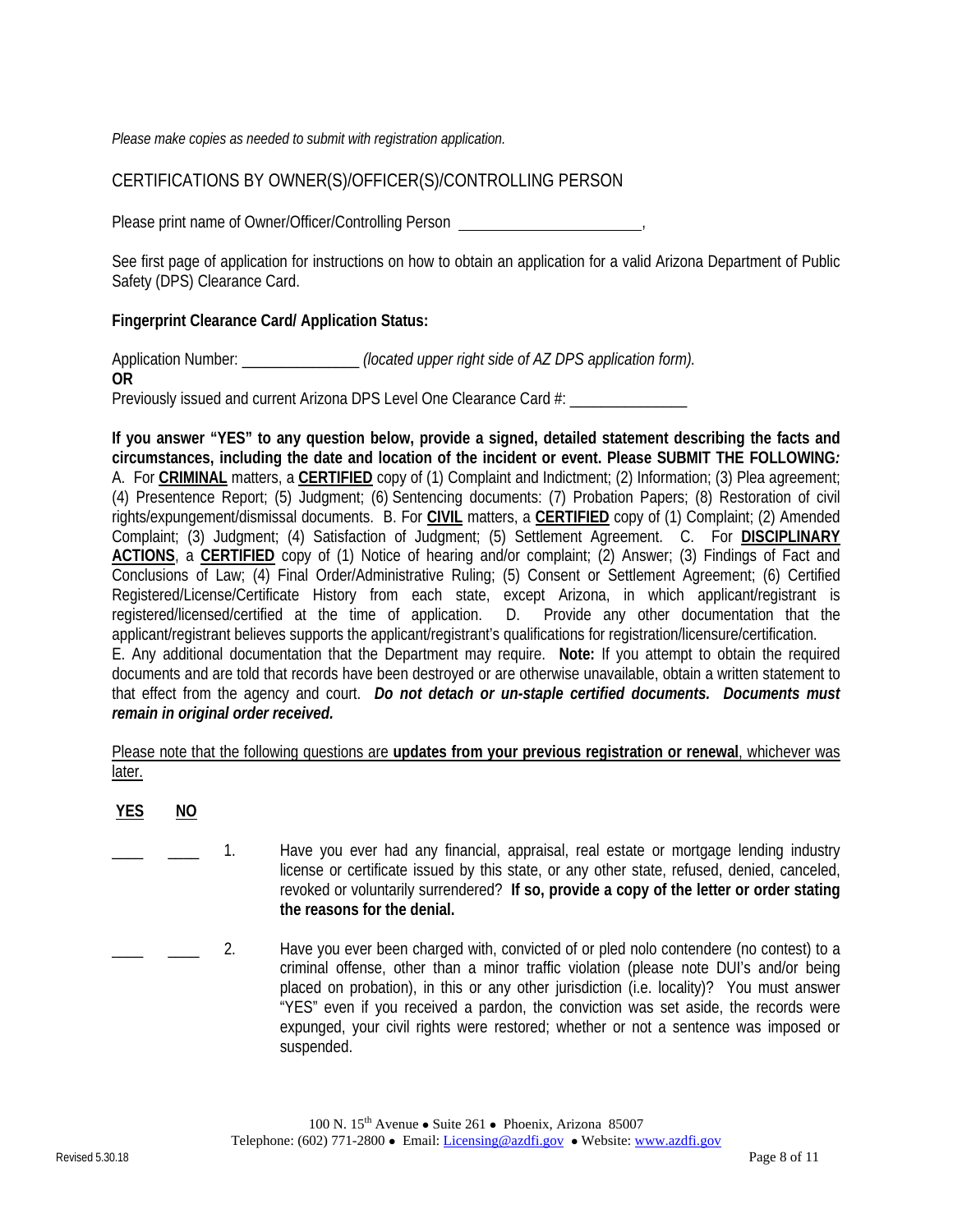| <b>YES</b> | ΝO |    |                                                                                                                                                                                                                                                                                                                                                                                 |
|------------|----|----|---------------------------------------------------------------------------------------------------------------------------------------------------------------------------------------------------------------------------------------------------------------------------------------------------------------------------------------------------------------------------------|
|            |    | 3. | Have you ever been named as a defendant or respondent in any type of civil or criminal<br>action involving appraisal(s), appraisal services, fraud, misrepresentation, or deceit in this<br>or any other jurisdiction (i.e. locality) that resulted in a conviction or adverse judgment<br>against you?                                                                         |
|            |    | 4. | Have you, after June 18, 1990, attempted to do business or held yourself out as being<br>entitled to do business as an appraiser in this state, without being the holder of a valid,<br>current Arizona certificate or license authorizing you to do so?                                                                                                                        |
|            |    | 5. | Have you ever been or are you currently the subject of any complaint, investigation or<br>disciplinary action against a license, certificate, registration, or membership by any state<br>regulatory agency, or any professional or occupational credentialing authority in this or<br>any other jurisdiction (i.e. locality) that resulted in an adverse judgment against you? |
|            |    | 6. | Have you ever voluntarily withdrawn, surrendered, allowed to lapse, canceled or resigned<br>a license, certificate, registration or membership in lieu of disciplinary proceedings or<br>sanctions of any kind by any state regulatory agency, or any professional or occupational<br>credentialing authority in this or any other jurisdiction (i.e. locality)?                |
|            |    | 7. | Have you ever used, been known as or called by another name or alias other than the<br>name signed to this application? (Examples: maiden name, prior married names, Jr., III,<br>$etc.$ )                                                                                                                                                                                      |

By signing below I attest that the above certifications are true and correct and I further understand that submitting false or misleading information to the Department may be grounds for disciplinary action.

| (Print Name of Owner/Officer)                                                    | (Print Title of Owner/Officer) |    |
|----------------------------------------------------------------------------------|--------------------------------|----|
| (Signature of Owner/Officer)                                                     | (Date)                         |    |
| Subscribed and sworn before me this _____ day of _______________________________ |                                | 20 |
| (Notary Public Signature)                                                        |                                |    |
|                                                                                  |                                |    |
| County of: ____________________                                                  |                                |    |

\_\_\_\_\_\_\_\_\_\_\_\_\_\_\_\_\_\_\_\_\_\_\_\_\_\_\_\_\_\_ \_\_\_\_\_\_\_\_\_\_\_\_\_\_\_\_\_\_\_\_\_\_\_\_\_\_\_\_\_\_

My Commission expires: \_\_\_\_\_\_\_\_\_\_\_\_\_\_\_\_\_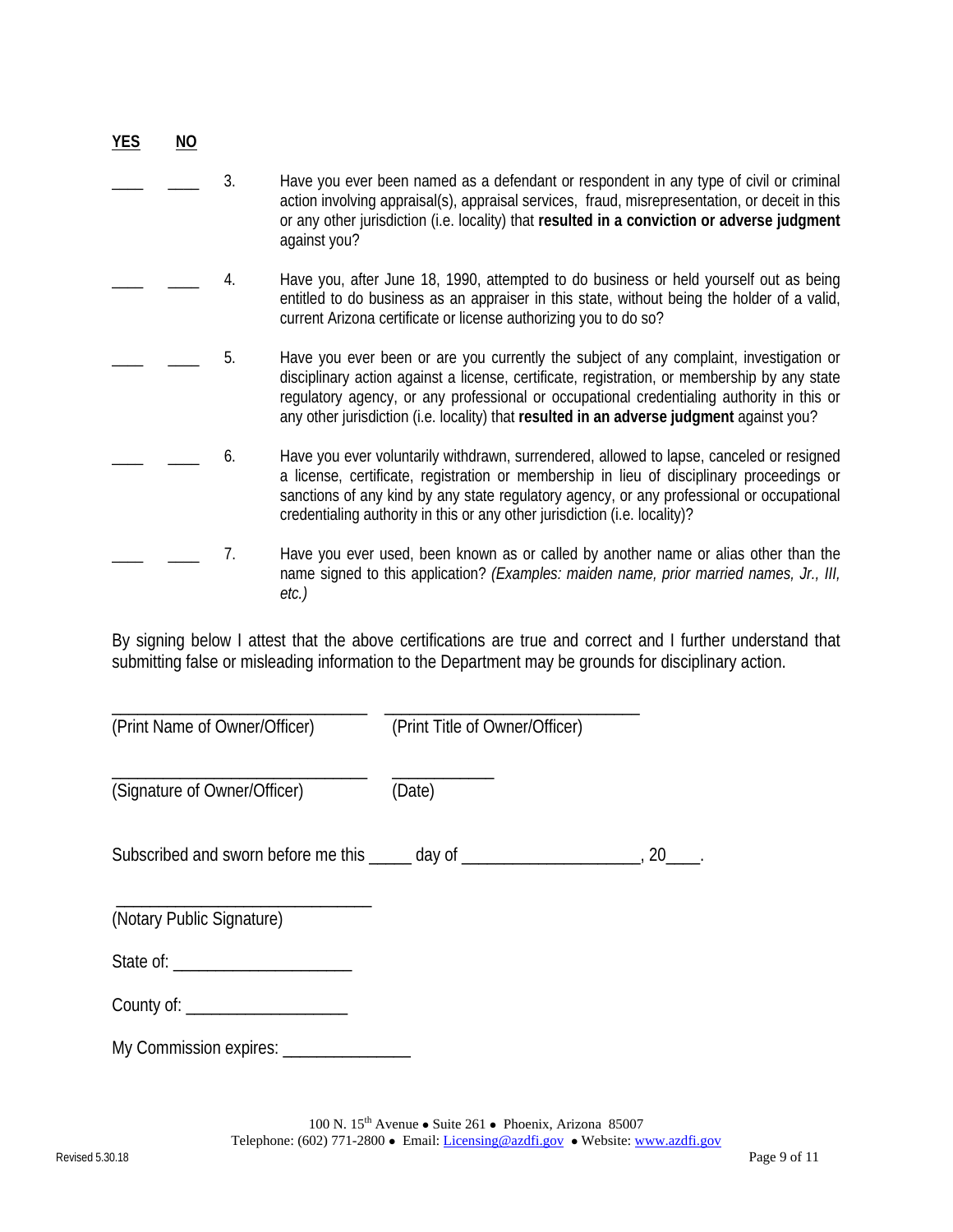#### **APPRAISAL MANAGEMENT COMPANY Surety Bond \$20,000**

**Submit this form with original signatures for proof of continuance.**

| Bond #                                |                                        |                        |
|---------------------------------------|----------------------------------------|------------------------|
| (Print Name of authorized AMC signer) | (Print Title of authorized AMC signer) | 0ľ                     |
| (Business Name)                       |                                        | as principal, and      |
| (Surety Name)                         | (Surety Phone #)                       |                        |
|                                       |                                        | a corporation and duly |

authorized to transact business as surety under the laws of the State of Arizona, as surety, are held firmly bound to the Department of Financial Institutions in the sum of Twenty Thousand Dollars (\$20,000) for payment of which we bind ourselves, our heirs, successors, executors, and administrators, jointly and severally, all on the terms and conditions hereafter described. This bond shall be one continuing obligation, and the liability of the surety for the aggregate of any and all claims which may arise hereunder shall in no event exceed the amount of the penalty hereof.

WHEREAS, under the terms of A.R.S. § 32-3667, every Appraisal Management Company applicant must file with the Department of Financial Institutions for registration under A.R.S. § 32-3662 and

WHEREAS, a bond in this form must accompany such application,

*(Surety Address)*

NOW, therefore, upon the granting of registration to the Principal by the aforementioned Department, Principal is required to comply with all the terms of said Code, and all rules and regulations promulgated by the Department of Financial Institutions, pursuant to the authority of said code.

The Principal shall not cancel this bond and agrees bond must be maintained at \$20,000 after each draw down and remain in effect for one year after registration is terminated, cancelled, revoked, or otherwise ended. The Surety reserves the right to cancel the bond upon thirty days written notice to Principal and the Department.

| IN WITNESS WHEREOF, the parties have executed this bond as of | (Effective Date)                                                                                                                                           |                   |
|---------------------------------------------------------------|------------------------------------------------------------------------------------------------------------------------------------------------------------|-------------------|
| This<br>$day of$ $20$ .                                       |                                                                                                                                                            |                   |
| (Print AMC authorized signer name & title)                    | (Print Surety & Attorney-In-Fact Names)                                                                                                                    | (Producer's Name) |
| (Signature of AMC authorized signer)                          | (Attorney-in-Fact Signature)<br>(Attach Original Power of Attorney)                                                                                        |                   |
|                                                               | MAIL ORIGINAL Bond/Cancellation NOTICE to:<br>Department of Financial Institutions<br>2910 N. 44 <sup>th</sup> Street, Suite 310<br>Phoenix, Arizona 85018 |                   |
|                                                               |                                                                                                                                                            |                   |

Attachment (submit only if applicable)